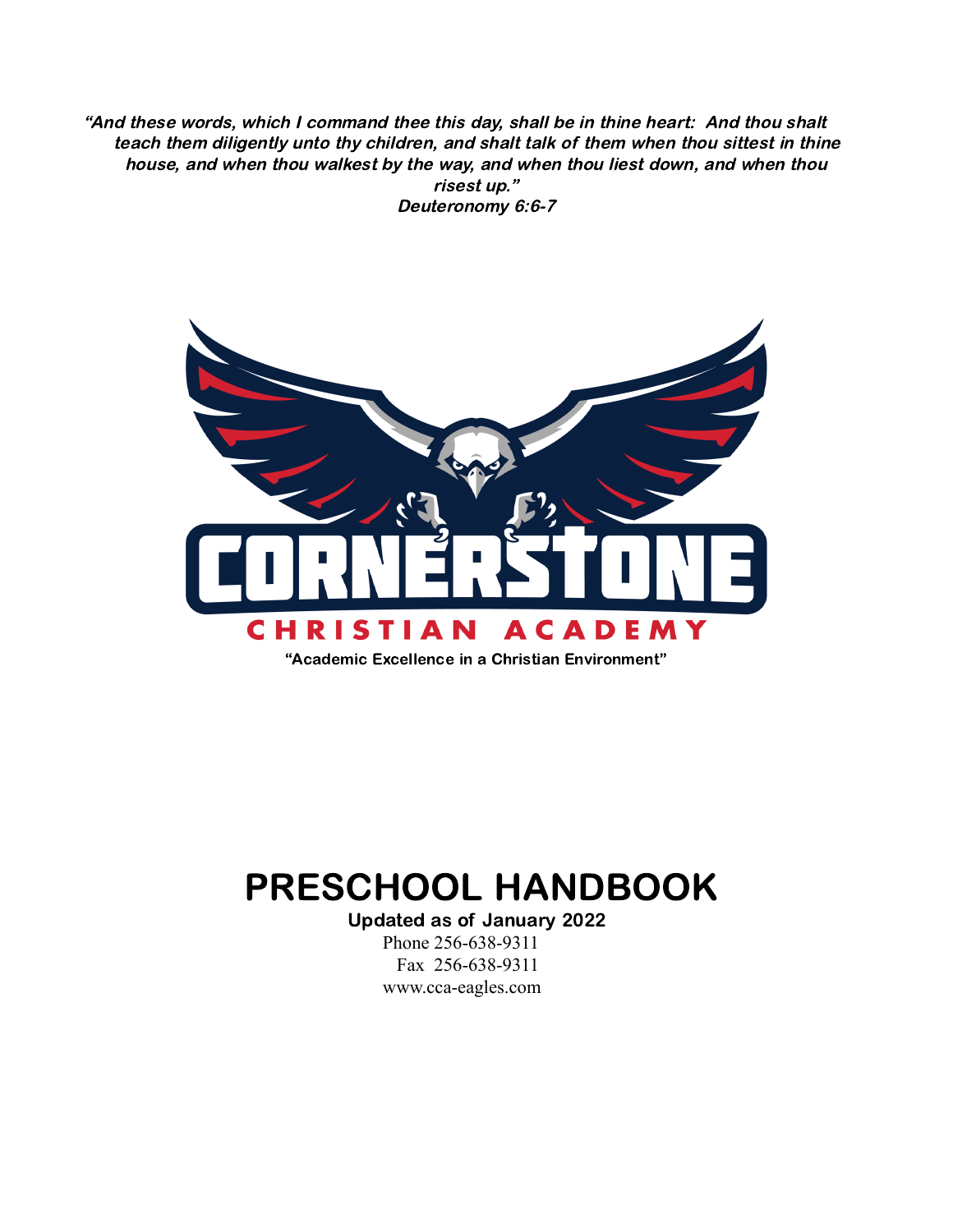#### **Cornerstone Christian Academy Preschool Program**

## **Table of Contents**

|                                                                    | page 1 |
|--------------------------------------------------------------------|--------|
|                                                                    | page 2 |
|                                                                    | page 2 |
|                                                                    | page 2 |
|                                                                    | page 3 |
|                                                                    | page 3 |
|                                                                    | page 3 |
|                                                                    | page 4 |
|                                                                    | page 5 |
|                                                                    | page 5 |
|                                                                    | page 6 |
|                                                                    | page 6 |
|                                                                    | page 6 |
| Procedure to Enter Building---------------------------------       | page 6 |
|                                                                    | page 6 |
|                                                                    | page 7 |
|                                                                    | page 8 |
| Health and Medical Information ---------------------------- page 9 |        |
|                                                                    | page 9 |
|                                                                    |        |
|                                                                    |        |
|                                                                    |        |
|                                                                    |        |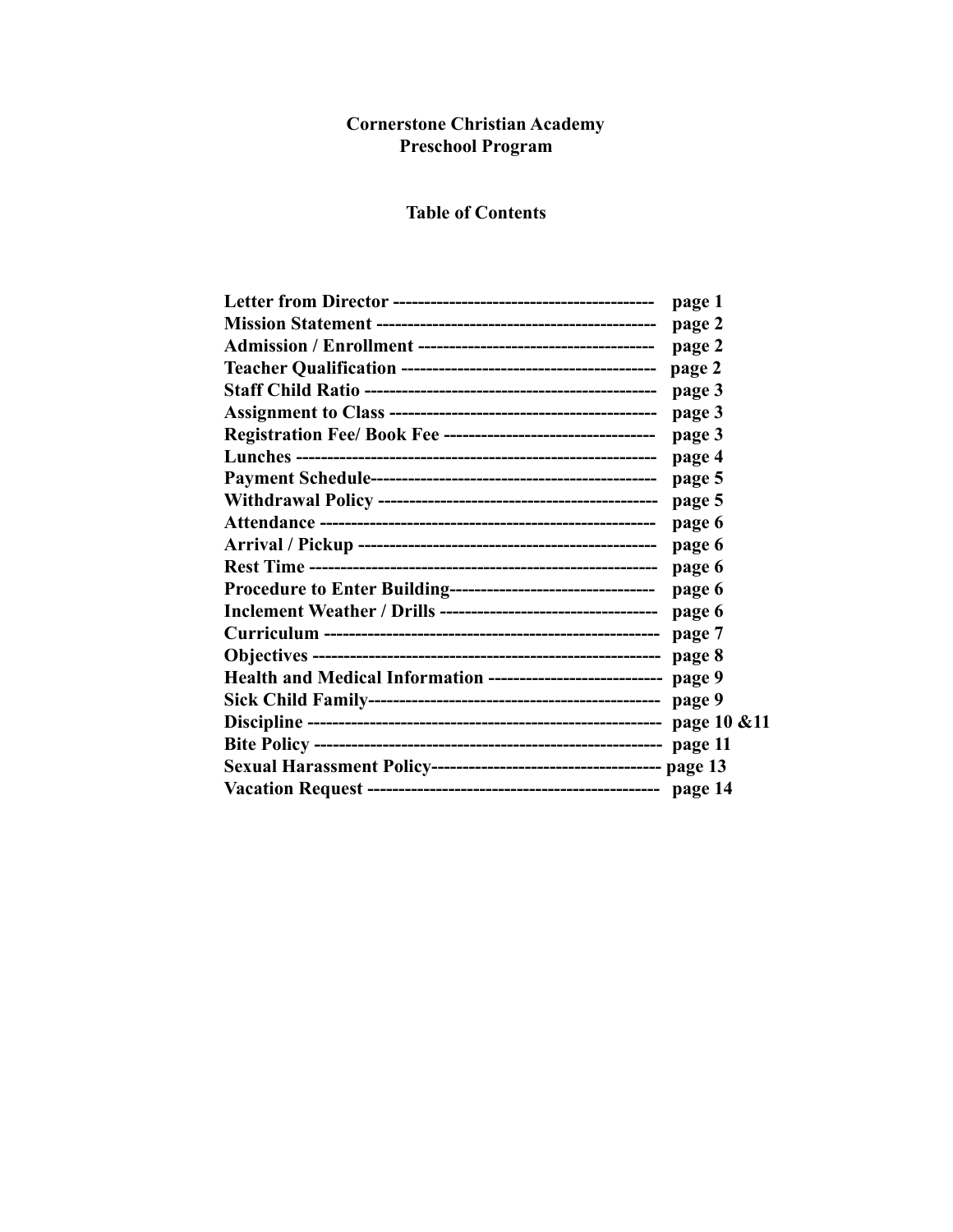Dear Family,

Welcome to the Cornerstone Christian Academy Preschool!

All of the Cornerstone Staff count it a privilege to be part of your child's life. We are looking forward to partnering with you as we nurture and promote the mental, social, emotional, physical and spiritual development of your child this coming school year!

Our handbook is designed to inform you and help you understand our policies and expectations. Please read this information thoroughly and keep it on hand all year long. It is just a guide and may not answer all the questions you may have, so please feel free to ask questions and voice any concerns to us at any time.

We are looking forward to an exciting year!

Sherry Cornelison, Preschool Director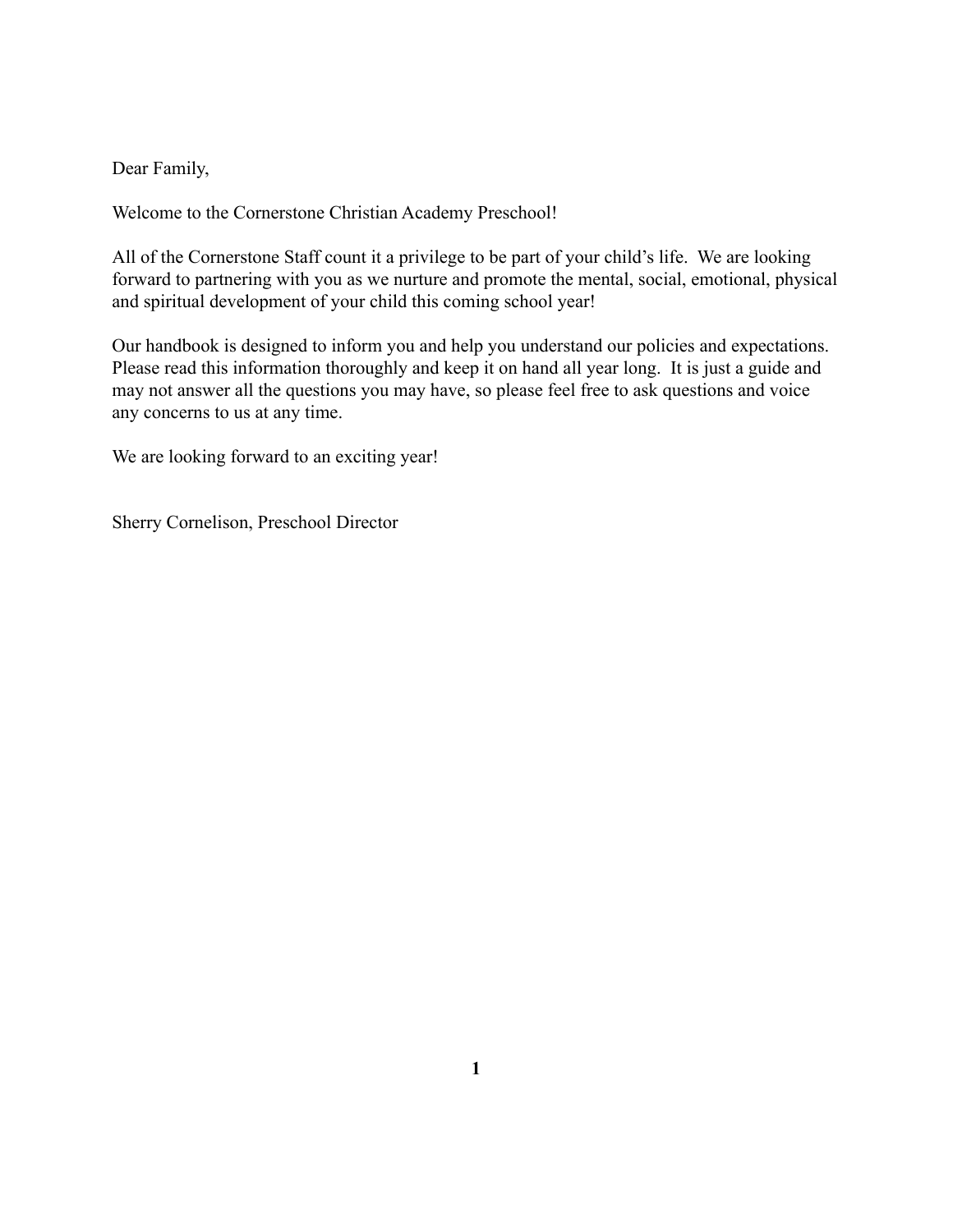## Cornerstone Christian Academy

#### **Mission Statement**

Cornerstone Christian Academy, in partnership with families, exists to equip students to achieve their God-given potential through outstanding academic programs and activities, within a Christ-centered environment.

*"Train up a child in the way he should go, and when he is old, he will not depart from it."Proverbs 22:6*

#### **Admission Policy**

Cornerstone Christian Academy has an open admission policy: no discrimination is permitted against any student on the basis of sex, race, national, or ethnic origin. As a private institution, CCA reserves the privilege of setting its own standards for student conduct, dress, and scholarship. Admission to CCA is a privilege not a right. Therefore, the Academy maintains the right to admit only those students who are in harmony with the standards of the school. Cornerstone Christian Academy seeks to admit students whose parents desire a quality Christian education for their child. The school is not equipped to address the needs of students with excessive learning difficulties nor those with extensive social problems.

#### **Enrollment**

Parents may secure a child application from the front office during office hours or go to our website cca-eagles.com. Enrollment applications must be turned in to the front office before a child may begin the program. You must also provide a current immunization form, emergency information, copy of birth certificate, child medical form and social security card.

Parents are encouraged to visit the preschool before their child is enrolled and should bring their child with them. This gives the child the opportunity to meet the teacher and other children before the first full day.

It is the responsibility of the parent/guardian to report to the office any changes of address, phone number, emergency contact information, and medical information.

#### **Teacher Qualifications**

Each Preschool Teacher should have a preschool certificate unless they have at least three years preschool experience and come highly recommended or they have served as an aide at Cornerstone Christian Academy for at least one year and have proven themselves qualified to teach preschoolers.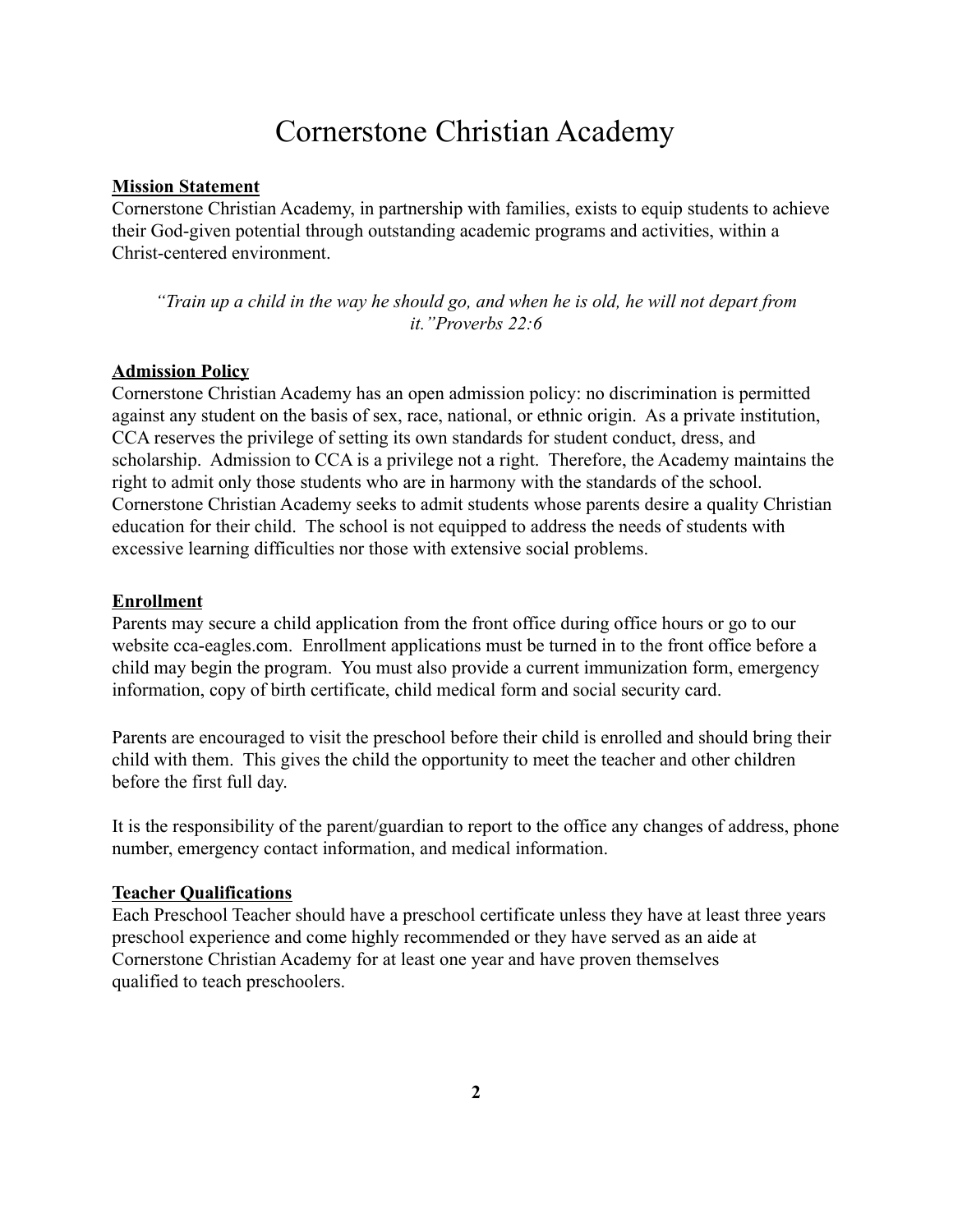## **Staff / Child Ratios**

K1- 14 to 18 months - 1 to 5 K1 - 19 to 23 months - 1 to 6 K2- 23 to 30 months  $-1$  to 7 K2- 30 to 36 months - 1 to 8  $K3 - 1$  to 11  $K4 - 1$  to 16

#### **Assignment to Class**

Each child is assigned to a class based on age and/or developmental level. Most children will be placed with their school age group. Children who are enrolled will be promoted to the next class in the fall of the next year, unless otherwise arranged by the director.

Children will be placed according to their age as September  $1<sup>st</sup>$ .

#### **Registration Fee**

The registration fee in a non-refundable fee due when a child is registered each new school year. The registration fee also covers the student's supply fee.

| K1             | \$150.00 |
|----------------|----------|
| K <sub>2</sub> | \$150.00 |
| K <sub>3</sub> | \$150.00 |
| K4             | \$150.00 |

\* Registration Fee will increase to \$175 for in-house students  $K2 - K4$  after April 1<sup>st</sup>.

#### **Book Fee**

| K1             | \$10 included in Registration                                                                                                                         |
|----------------|-------------------------------------------------------------------------------------------------------------------------------------------------------|
| K <sub>2</sub> | \$30 included in Registration                                                                                                                         |
| K <sub>3</sub> | \$150.00                                                                                                                                              |
| K4             | \$150.00                                                                                                                                              |
| K1             | By September $1st$ child must be 14 months – 23 months.<br>Lunch and snacks provided.                                                                 |
| K <sub>2</sub> | By September 1 <sup>st</sup> child must be 24-35 months.<br>Lunch and drink \$1.50<br>Snack provided.                                                 |
| K <sub>3</sub> | By September $1st$ child must be 36-47 months and be potty trained.<br>(Wearing underwear)<br>Lunch and drink \$3.50. Student brings snack from home. |
| K4             | By September $1st$ child must be 48 months and be potty trained.<br>Lunch and Drink \$3.50.<br>Student brings snack from home.                        |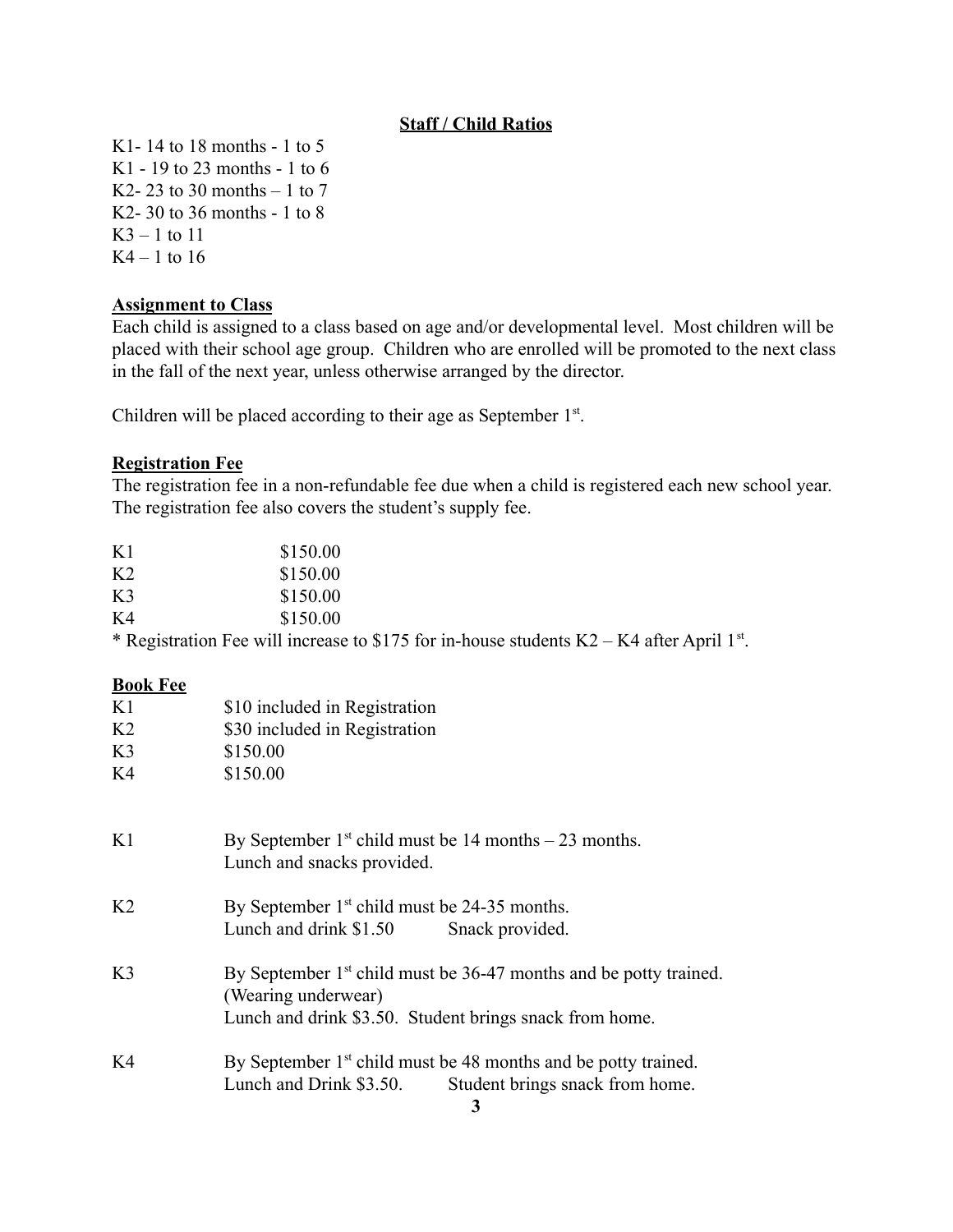#### **Lunches**

**K1-K2** Lunches will consist of a meat and three vegetables M-Th and cheese pizza on Friday.

**K3-K4** Lunches will consist of a meat and three vegetables M-W and Zaxby's, chicken fingers, fries and cookie or grilled cheese, fries and a cookie on Thursday and cheese pizza on Friday.

#### **Two Calendar Options**

1. School Year 180 day school calendar

2. Year round / closed weekends and Holidays

## **As of August 2019 Tuition is as follows:**

| <b>Tuition: 180 day school calendar Monthly</b>   |             |       | <b>Weekly</b> |
|---------------------------------------------------|-------------|-------|---------------|
| Pre K1 & Pre K2                                   | $6:30-3:00$ | \$380 | \$95.00       |
| Pre K1 & Pre K2                                   | $6:30-3:30$ | \$400 | \$100.00      |
| Pre K1 & Pre K2                                   | $6:30-5:30$ | \$460 | \$115.00      |
| K3 & K4                                           | $6:30-3:00$ | \$340 | \$85.00       |
| K3 & K4                                           | $6:30-3:30$ | \$360 | \$90.00       |
| K3 & K4                                           | $6:30-5:30$ | \$420 | \$105.00      |
| $(2.45$ angels <i>k</i> driple will be furnighed) |             |       |               |

 $(3:45 \text{ snack } \& \text{ drink will be furnished})$ 

#### **Tuition: Year Round**

| Pre K1 & Pre K2                                           | $6:30-3:00$ | \$400 | \$100.00 |
|-----------------------------------------------------------|-------------|-------|----------|
| Pre K1 & Pre K2                                           | $6:30-3:30$ | \$420 | \$105.00 |
| Pre K1 & Pre K2                                           | $6:30-5:30$ | \$480 | \$120.00 |
| K3 & K4                                                   | $6:30-3:00$ | \$360 | \$90.00  |
| K3 & K4                                                   | $6:30-3:30$ | \$380 | \$95.00  |
| K3 & K4                                                   | $6:30-5:30$ | \$440 | \$110.00 |
| $(3.45 \text{ snack } k \text{ drink will be firmishad})$ |             |       |          |

 $(3:45 \text{ snack } \& \text{ drink will be furnished})$ 

## **Year Round Holidays (preschool closed weekends and holidays)**

| 3 Days of Teacher Training before school starts |                           |
|-------------------------------------------------|---------------------------|
| New Year's Eve                                  | Thanksgiving Eve          |
| New Year's Day                                  | Thanksgiving Day          |
| Good Friday                                     | Friday after Thanksgiving |
| Memorial Day                                    | Christmas Eve             |
| Independence Day                                | Christmas Day             |
| Labor Day                                       | Day after Christmas       |
| Veterans Day                                    |                           |

#### **Discounts**

A \$40 per month discount is given for each additional child in the same family enrolled in preschool. **4**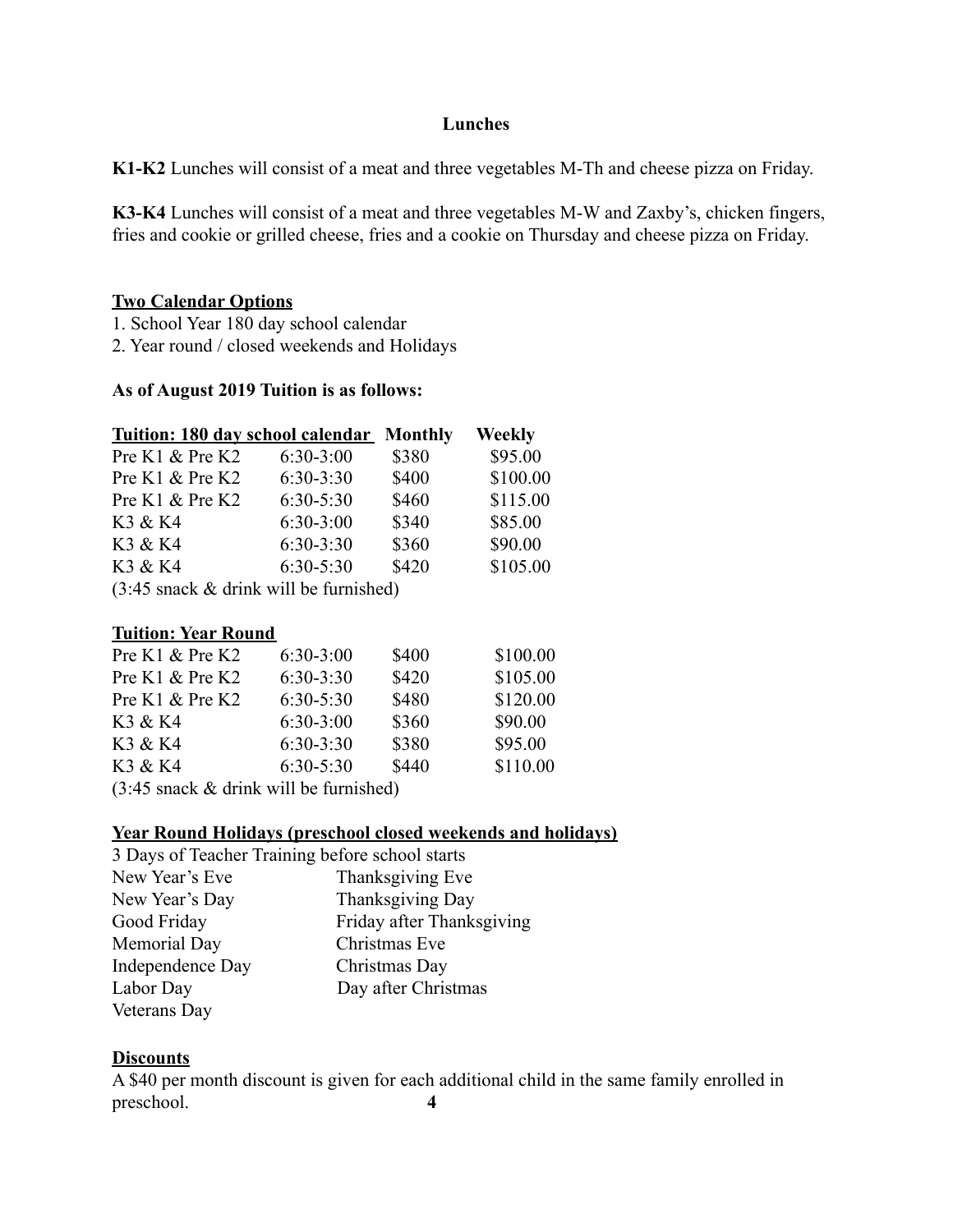| Payment due date: | Late after $5:15$ pm on: |
|-------------------|--------------------------|
| August 1          | August 10                |
| September 1       | September 10             |
| October 1         | October 10               |
| November 1        | November 10              |
| December 1        | December 10              |
| January 1         | January 10               |
| February 1        | February 10              |
| March 1           | March 10                 |
| April 1           | April 10                 |
| May 1             | May 10                   |

**Payment Schedule for Tuition paid monthly (School Year Calendar)**

Payment may be made weekly if your child is part of the year around program.

#### **If Tuition is not paid on time your child stands in danger of dismissal.**

#### **Delinquent Accounts**

If your child is on the school calendar and their tuition is not made by the last day of the month the preschool director has the right to dismiss your child. If your child is on school calendar and you are paying each week and your account gets more than two weeks behind the preschool director has the right to dismiss your child.

**Note:** Only Families enrolled in the YEAR ROUND PROGRAM and attending 12 months of the year will receive one week of free "tuition vacation". We ask that a written notice be given at least one week in advance. (Form is on the back page of your handbook) Please note that if you use that your vacation week before the first of the year and you pull your child out before the end of the year, you will be ask to pay that week back.

#### **PENALTY CHARGES**

A Late Pickup Fee will be charged if a child is picked up after operating hours. A late pick up fee of \$3.00 per five minutes will be charged to your account. Phone calls to notify of late pick up are appreciated, but will not exempt a late pickup charge. If a child is picked up by operating hours more than three times they stand in danger of being dismissed.

A Returned Check Fee of \$20.00 will be charged for all returned checks. If we receive more than two returned checks from a family, we will no longer accept checks as a method of payment from that family.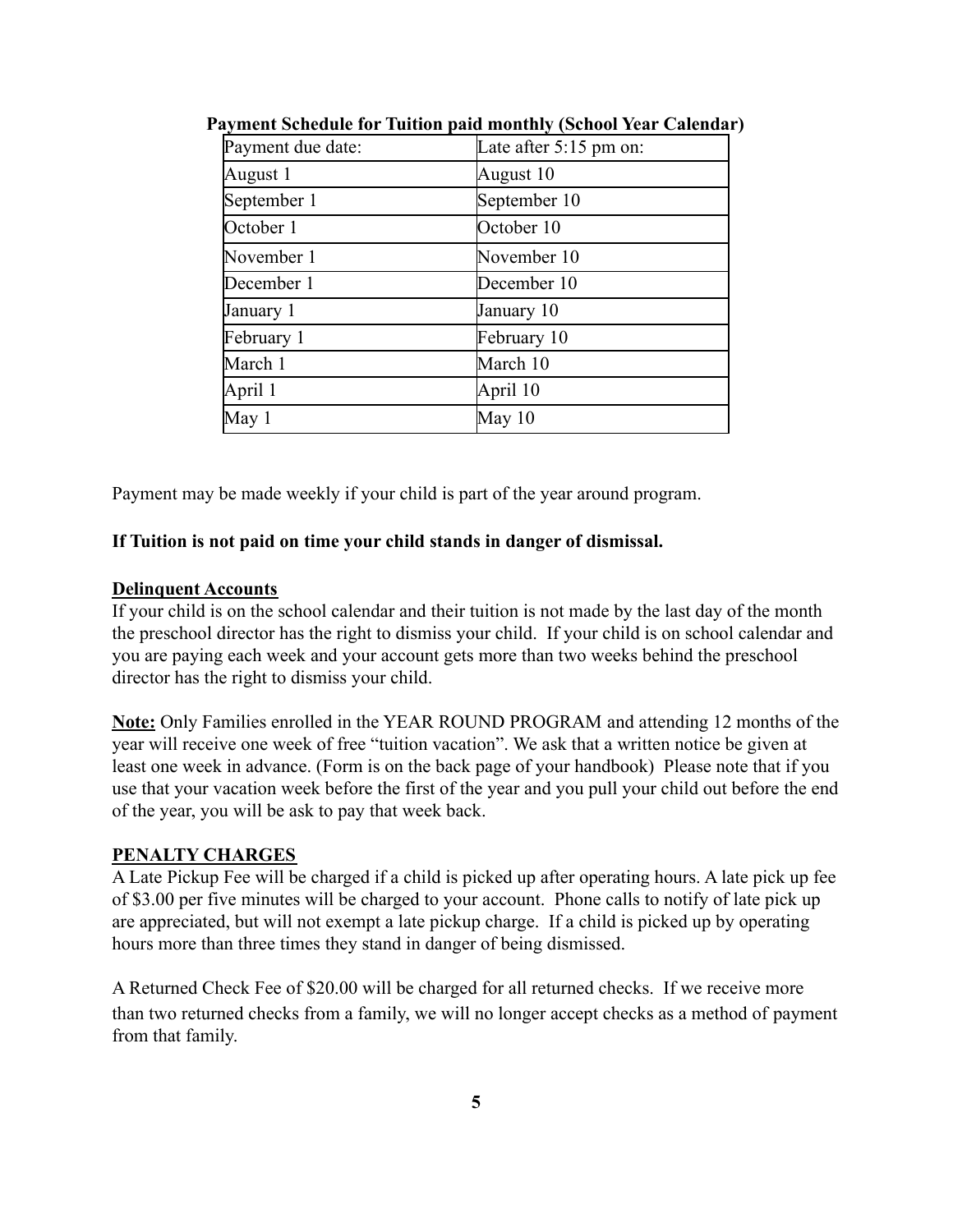## **Withdrawal Policy**

If a family decides to withdraw from the program, a two week written notice is required. Payments will be due until the notice is worked out.

## **Attendanc**e

Cornerstone Christian Academy Preschool operating hours are 6:30 am - 5:30 pm, Monday thru Friday. Any child attending Preschool for the day must arrive NO LATER THAN 9:00 am, unless approved by the director. If your child will be coming later than 9:00 am, please give us a call.

## **Arrival**

All arrivals before 7:15 will need to park in the preschool parent parking area and bring their child inside the building. From 7:15 till 8:00 you may drop off your child under awning and we will walk your child to class. If you would like to walk you child in please park in the preschool parent parking area to do so. Any child arriving after 8:00 must be signed in at the office.

## **Pick up**

18 month-2 ½ year class will need to be signed out by the parent or designated person on their list. K3 and K4 may be picked up under the awning from 2:30 till 2:45 or picked up at front office between 2:45 & 3:00 or at the extended school day.

## **Procedure to Enter Building**

Anyone entering building for any reason must show licenses outside the door, by holding it up in front of screen while pressing the call button. If you wish to go past inside door you must leave your license in the office. If you are planning on being in the building for an extended amount of time you may also be ask to sign in.

#### **Rest Time**

Provisions will be made each day for each child to rest. Children are not required to sleep, but must lie quietly on his/her cot or mat. Cots or mats will be provided for each child to sleep on. Please send a small blanket or beach towel for your child. No large blankets, pillows, or sleeping bags are allowed. Children are not allowed to take off shoes during naptime incase of an emergency.

#### **Inclement Weather**

In the event of inclement weather (severe storms, winter weather, flooding, etc.), we will comply with the Cornerstone Christian Academy school system concerning weather related closures. A school cast will be sent to all parents/guardians in our preschool and school system in the event of an early dismissal or school/preschool closure.

## **PLEASE NOTE: Tuition is due regardless of attendance, including ALL expected and unexpected closings.**

#### **Drills**

We practice inclement weather, fire and lock down drills on a regular bases.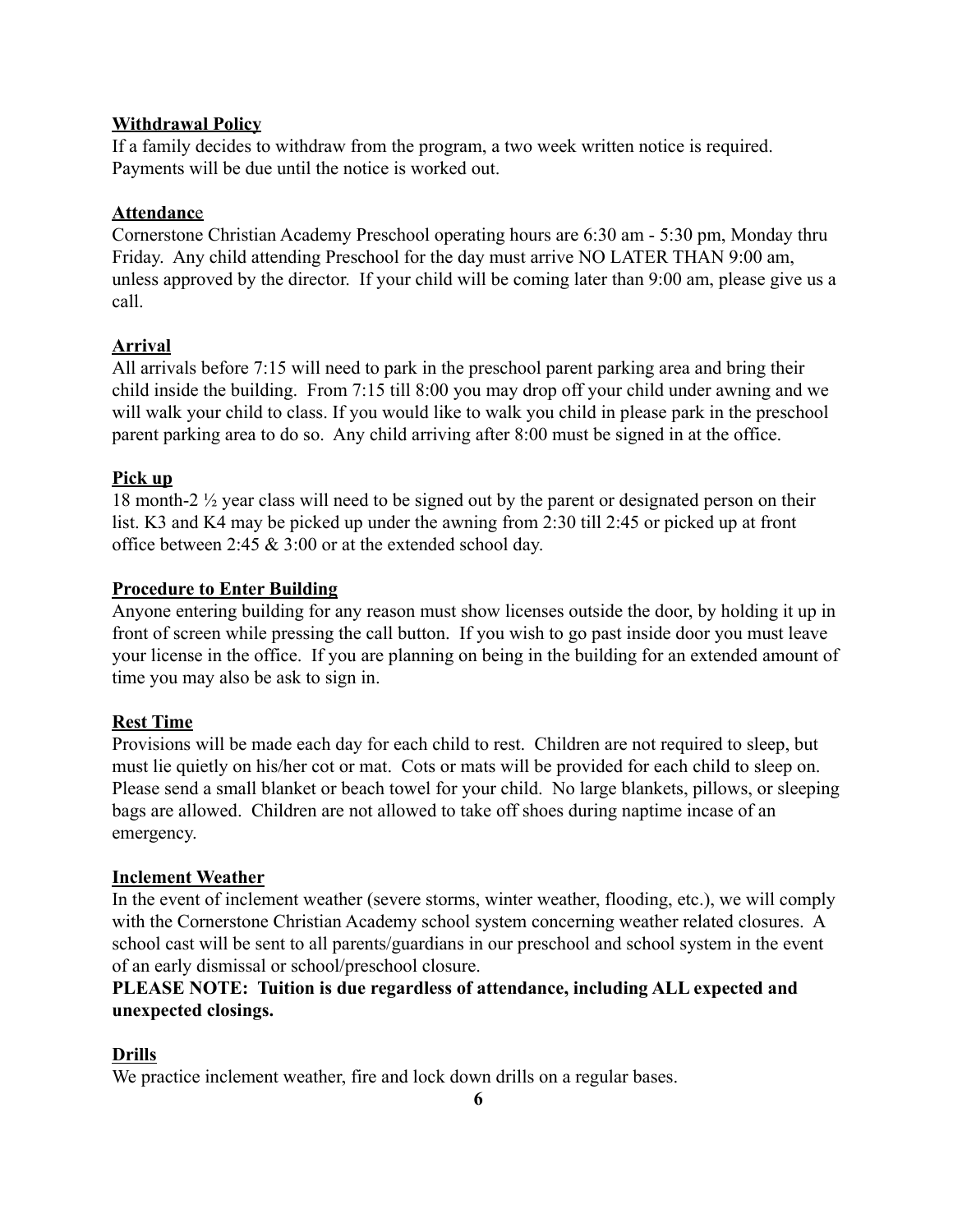#### **Preschool Program**

#### **The K1 program which is 14 months through 23 months**

Will be introduced to Bible Verses each day along with shapes, colors, letters and sounds. They will also learn through lively songs and games presented in a colorful, and engaging environment. They will also use a craft book through Abeka.

**The K2 program** will provide a wonderful learning experience through the BJU Press. They will introduce and reinforce colors, shapes, letters and numbers. They will also learn skills to improve eye-hand coordination when they are tracing lines and shapes. Bible stories will be added everyday along with art, music, and games presented through this lively program.

**The K3 program** will engage in an exciting learning experience as they hear about God's creation and the people and world around them through language development lessons from the Abeka Program. They will recognize the letters of the alphabet and best learn each letter's sound when an animal friend introduces each letter. They will also develop early writing skills and improve eye-hand coordination when they trace letters. Button Bear, the mascot for numbers, captures the 3 –year olds' attention as they learn to count and understand number concepts. They will also have Bible lessons which is a non-denominational teaching, music, art, and poetry complete this delightful program.

**The K4 program** at CCA provides your 4-year-old students with a lively academic program that will grow their desire to learn through the Abeka Curriculum! This enjoyable educational foundation introduces young children to phonics and develops early reading skills as they learn to read one-and two-vowel word stories. Students are excited to show what they can do as they learn to trace and write letters and their name, as well as count to 100. Develop their visual perception, listening skills and motor skills through a dedicated skills time. Add to this a daily Bible class which is a non-denominational teaching, plus music, art, language development, and poetry, and your child will be well equipped for 5-year–old kindergarten.

#### **Religious Teachings**

Cornerstone Christian Academy Preschool is a nondenominational private school. We believe in salvation through the blood of Jesus and our bible teachings are through the King James Version of the Bible.

## **A full list of teaching materials used for each classroom is available for parent review in the front office.**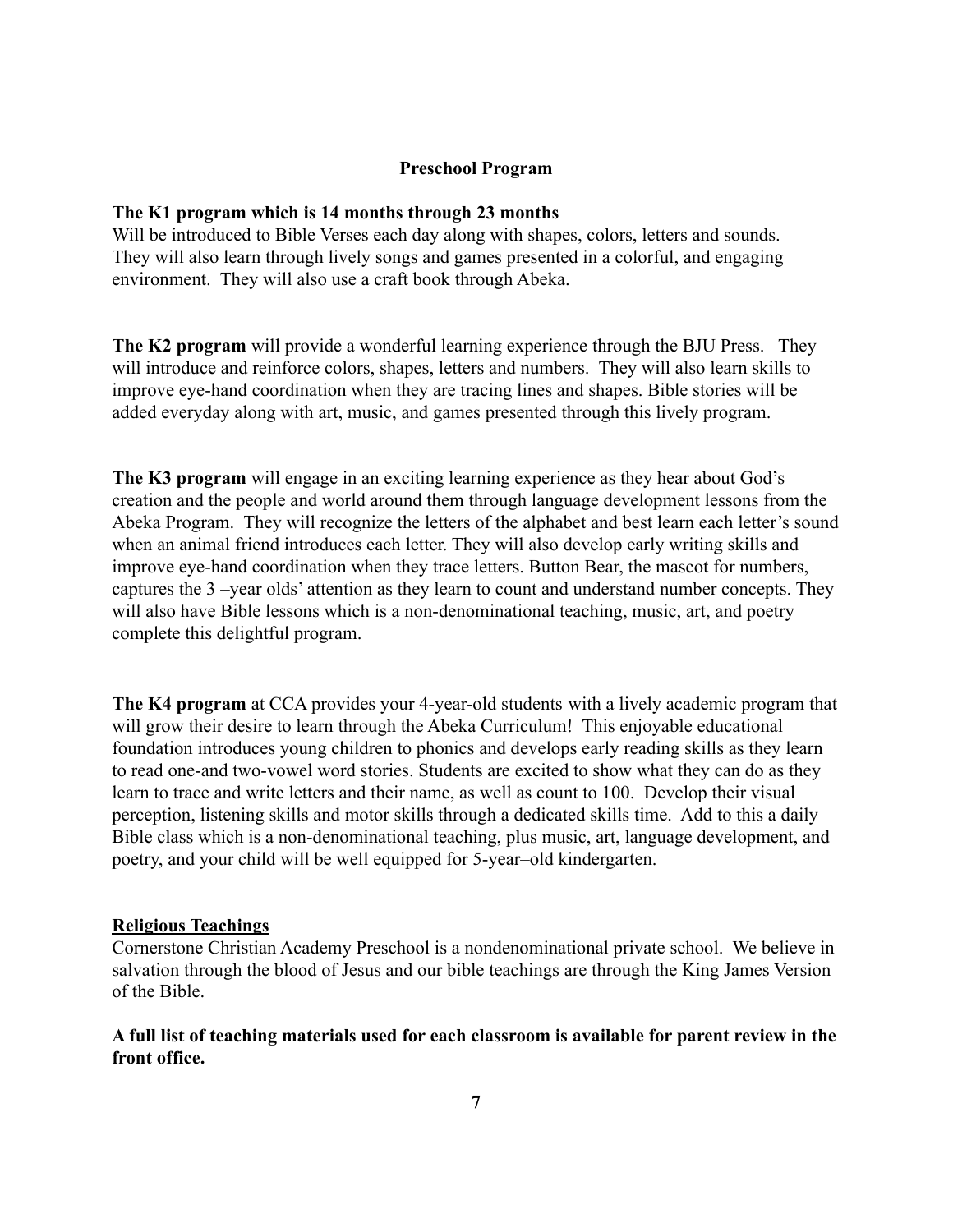#### **Objectives**

We at Cornerstone Christian Preschool want to partner with you as parents/guardians to promote your child's total well-being and growth within a Christ centered environment.

#### **Mental Development**

-Learning to solve problems and form concepts -developing language and communication skills -expressing ideas through creative skills -discovering the world -developing and open attitude to new ideas

#### **Social Development**

-achieving self-confidence in relationships -learning to share and be responsible to others as members of a group

#### **Emotional Development**

- developing self-esteem and personal adjustment skills - developing a sense of responsibility and persistence in completing tasks

#### **Physical Development**

- developing hand and body coordination - learning physical skills - learning good habits

#### **Spiritual Development**

**-** developing awareness of God and creation - developing ability to talk to God through song and prayer

**A full list of objectives for each age group in available for parent review in preschool office.**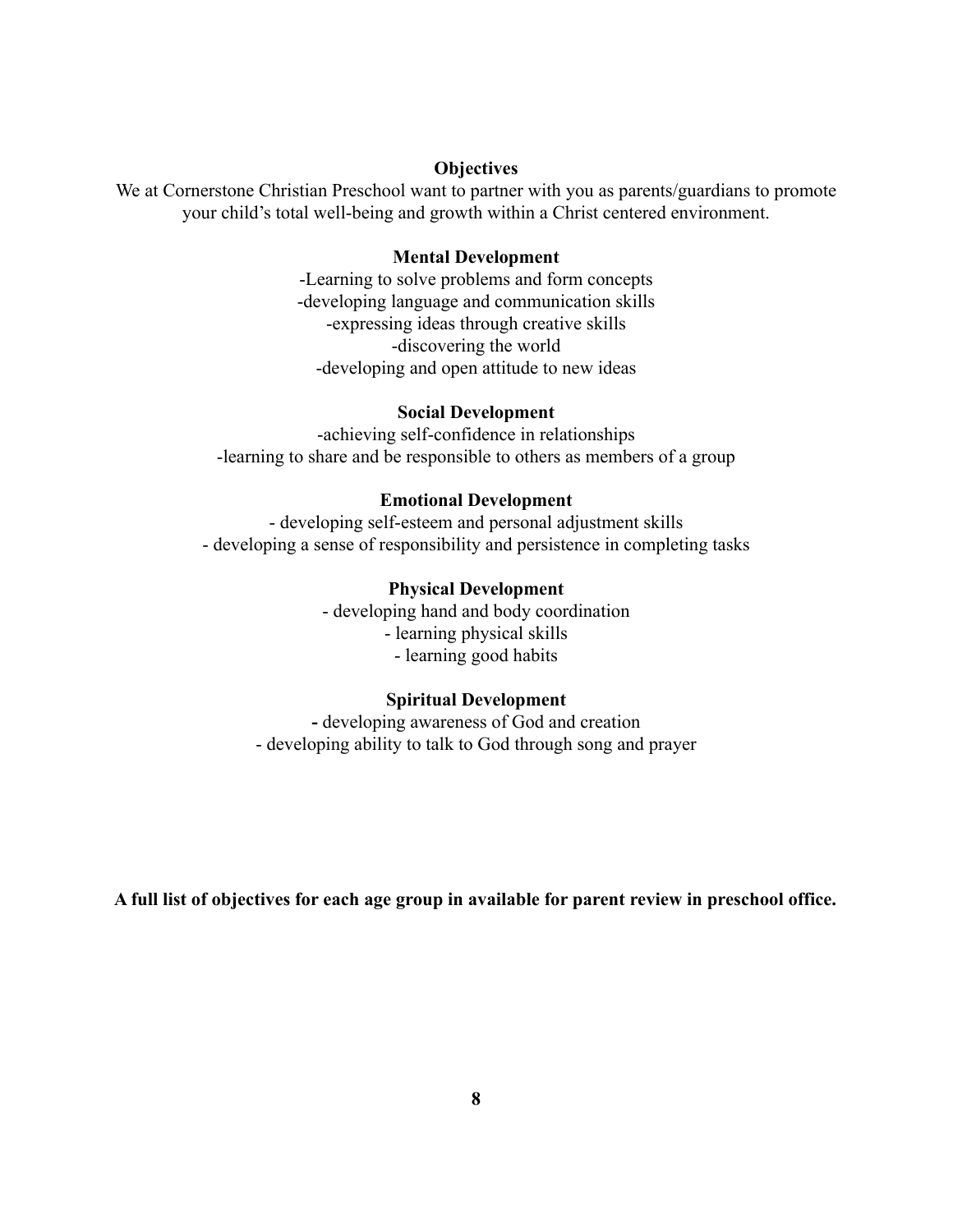## **Health & Medical Information**

Parents must keep the name of the child's physician and emergency contact information up to date and on file at the preschool. In event of an accident or illness requiring medical attention, the child's parent will be called immediately. In an extreme emergency, 911 will be called first, then the parent will be contacted immediately after. If your child must be transported to the hospital, the director or your child's teacher will accompany your child and stay with him/her until a parent/guardian arrives. *If an emergency vehicle is required, the cost is the responsibility of the parent/guardian.*

First Aid may be given by your child's teacher or the office for minor cuts and scrapes. In the event of a minor injury, an accident report will be filled out.

## **All medication must be kept in the office.**

## **Please let teacher know if you are sending it with your child**

When administering medication to a child, the following will be observed:

- 1. Medication **WILL NOT** be administered unless a medication form is filled out and signed by parent.
- 2. The medication must be in the original container labeled with the child's name.
- 3. Prescription medication must have a pharmacy label with the child's name, doctor's name, date, directions and dosage information.
- 4. WE WILL NOT GIVE OUTDATED MEDICATION.

## **\*\*Please let us know if your child has any allergies to food, medication, etc.**

## **Sick Children Policy**

Our sick policies have been developed to help minimize the spread of infection, as much as possible. We are unable to accept any child who has been diagnosed with a communicable disease, (such as strep throat, chicken pox, fever, etc.) or obvious acute illness. Please do not send your child to the preschool when he/she is sick or has signs of possible contagious illness, including, but not limited to the following:

- 1. Has a fever of 100.5 or higher in the past 24 hours.
- 2. Has vomiting or diarrhea in the past 24 hours.
- 3. Has a constant green/yellow runny nose, constant cough, or coughing up mucus for 3 days. (This could be a sign of infection.)
- 4. Has any symptoms of pink eye, strep, etc. or infestation (lice, scabies, fleas, rash, etc.) In case of lice infestation, the child will not be able to return until all signs are gone, including nits.

If your child becomes sick at preschool, you will be notified and expected to pick him/her up as quickly as possible (within 30 minutes). Your child must be free from fever (without fever reducing medication such as Tylenol), vomiting, and /or diarrhea for 24 hours before returning to school. After being diagnosed with a communicable illness, your child may not return to preschool until he/she is cleared by a doctor and all symptoms have disappeared.

**Please give us a call if your child will not be attending because of illness.**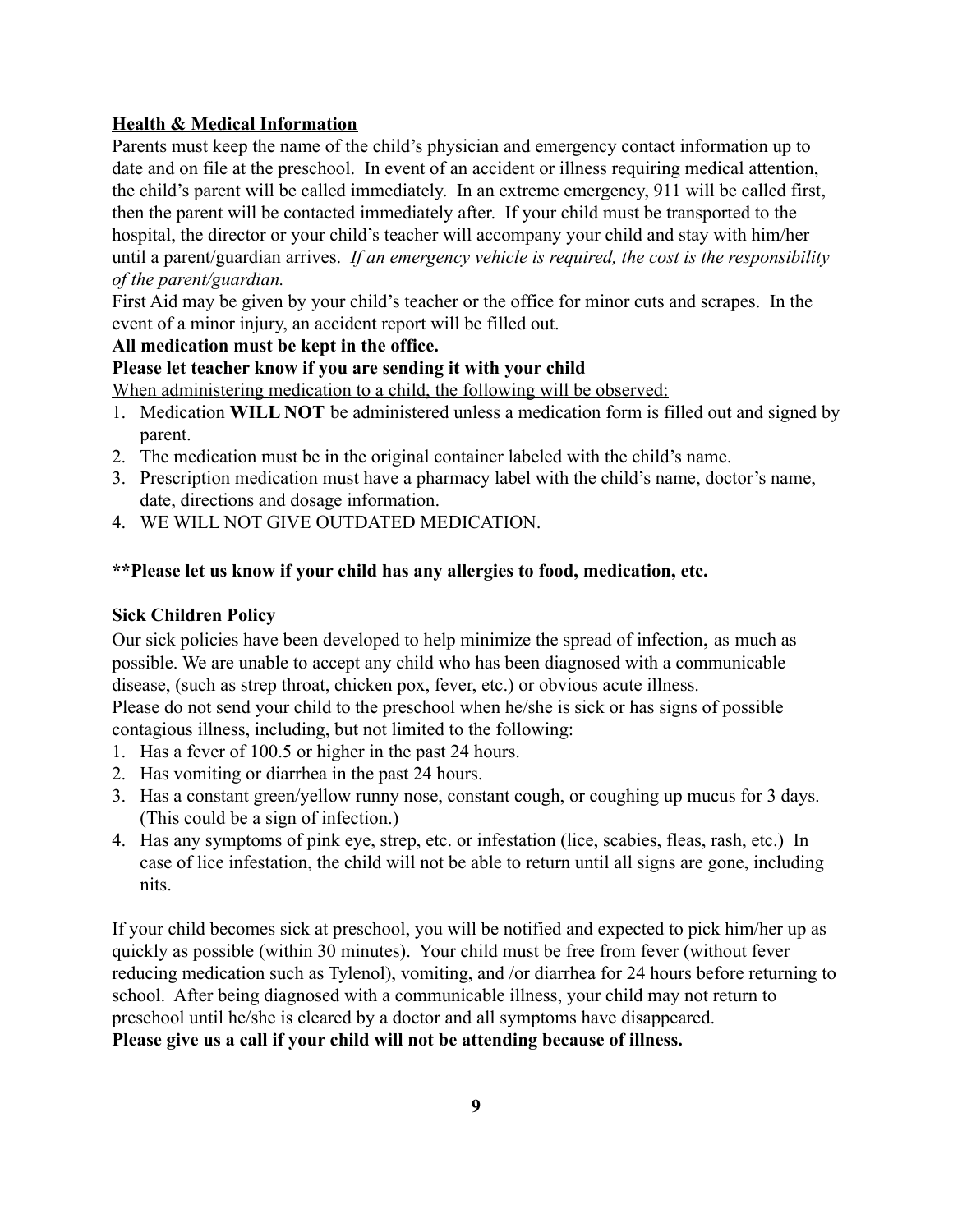## **Discipline**

Discipline is a necessary ingredient for a good learning environment. To maintain this healthy learning environment, we expect students to conduct themselves appropriately and abide by the Biblical principle in Matthew 7:12 "do unto others as you would have them do unto you." When children do not behave in accordance with this principle, corrective measures will be used to help the student change his/her behavior. Cornerstone Christian Academy expects full cooperation from students and parents in this area. If full cooperation by students and parents is not given then the child will stand in danger of being dismissed.

"Train up a child in the way he should go, and when he is old, he will not depart from it." Proverbs 22:6

#### **Discipline action will be age appropriate as follows:**

#### **K1**

1st offense child will receive a warning.

2nd offense child will be put 2 minute time out.

- 1. If time out is used more than five times in one day a parent will be called to pick up child.
- 2. After a parent has been called to pick up a child three times the child stands in danger of dismissal.
- 3. Dismissal of a child will be up to the director and the preschool committee. The Director and committee will take under consideration the nature of the offense and the safety of the other children in the classroom.

#### **K2**

1st Offense child will receive a warning.

 $2<sup>nd</sup>$  Offense child will be put in another 3 minute time out.

 $3<sup>rd</sup>$  Offense child will be taken to Director or Principle for a stern talk and another time out.

 $4<sup>th</sup>$  Offense parent will be called to punish their child.

 $5<sup>th</sup>$  Offense child will be sent home for the rest of the day.

- 1. When a child is sent home for the third time he or she stands in danger of being dismissed.
- 2. Dismissal of a child will be up to the director and preschool committee. The director and committee will take under consideration the nature of the offense and the safety of the other children in the classroom.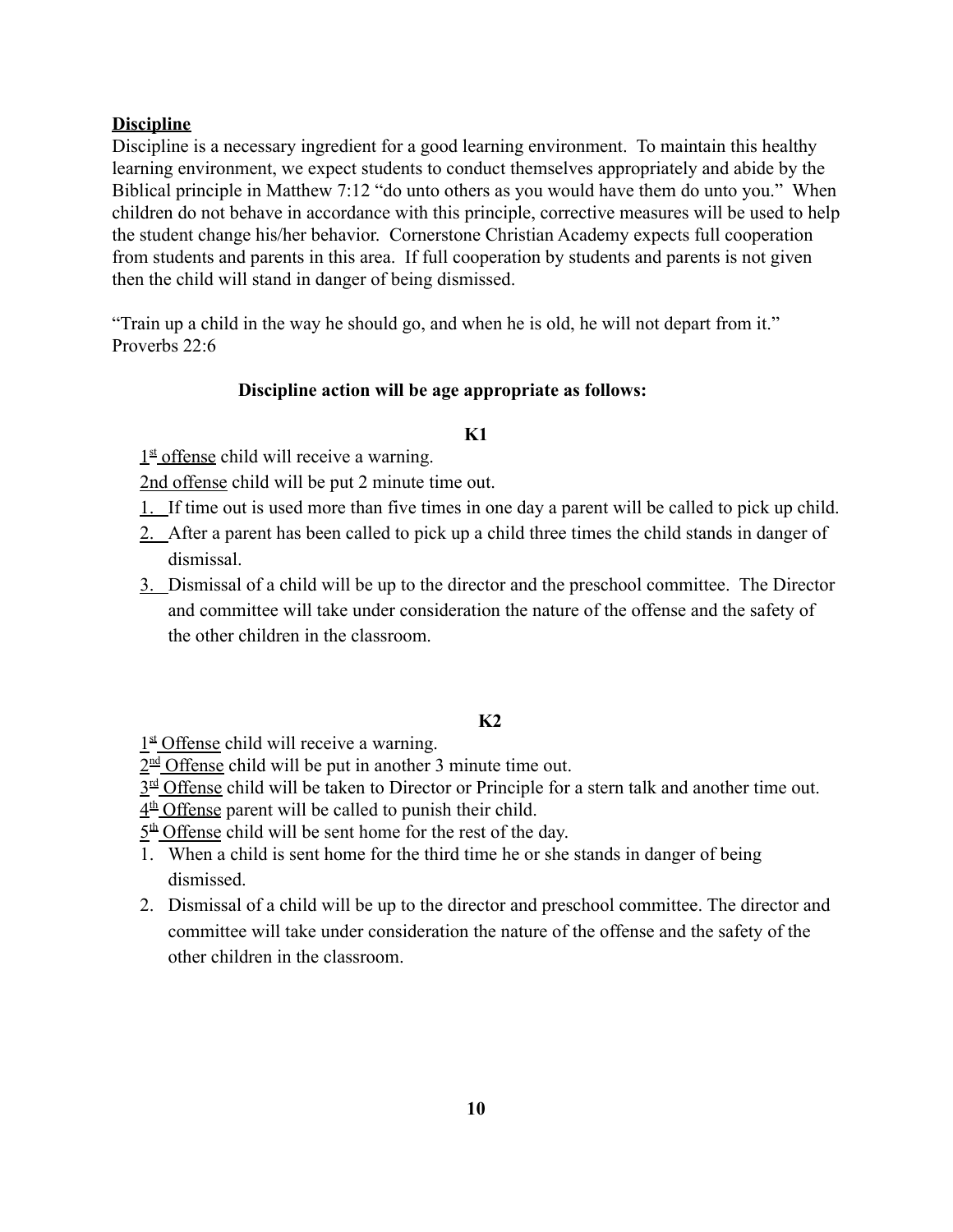## **K3** and **K4**

1<sup>st</sup> Offense child will receive a warning.

2<sup>nd</sup> Offense child will receive a 5 minute time out.

 $3<sup>rd</sup>$  Offense child will receive a teacher talk out in the hall to discuss the problem.

 $4<sup>th</sup>$  Offense child will be taken to the office to see the principle.

- 1. If your child visits the office twice in one day parent will be called to punish their child.
- 2. Once a parent is called three times a child stands in danger of dismissal.

Dismissal of a child will be up to the director and preschool committee. The director and committee will take under consideration the nature of the offense and the safety of the other children in the classroom.

\*In some cases of extreme behavior a child may be paddled with parent permission.

## **Bite Policy**

Our bite policy has been developed to help minimize and eventually stop children from biting. We understand that biting is a normal part of growing up, children have to be taught that this is not acceptable behavior.

K1- K4 If a child is biting everyday parent will be called to discuss a plan of action to prevent the child from biting. If biting continues child may stand in danger of being dismissed. K1-K4 If a child leaves a mark such as bruise, teeth mark or breaks skin on another child they will be sent to office and parent will be called to discuss punishment. If the child leaves a mark the second time they will be dismissed from school for the rest of the day. If it is after lunch when the bite occurs the child will have to stay home the next day. If a third bite mark occurs the child will stand in danger of being dismissed.

Dismissal of a child will be up to the director and committee. The director and committee will take under consideration the nature of the offense and the safety of the other children in the classroom.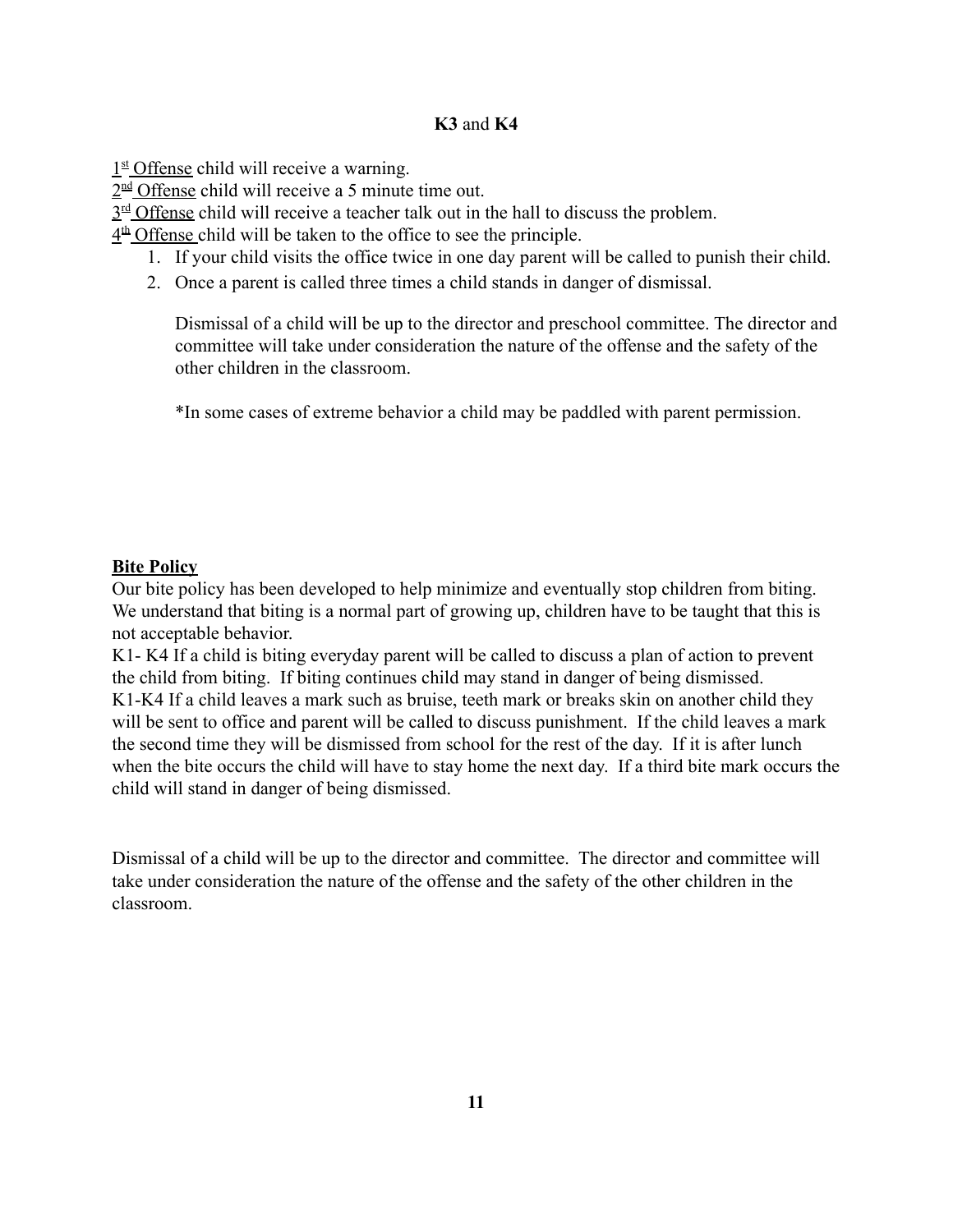## **Dismissal**

We reserve the right at any time to permanently remove a child from the program for the following reasons:

- 1. Non-payment for tuition/fees
- 2. If the director and teachers feel that the program is not meeting the needs of the child.
- 3. If the parents display behavior such as, but not limited to: Profanity or Physical aggressiveness
- 4. If parents or guardians fail to follow the policies of Cornerstone Christian Preschool.
- 5. Excessive behavioral problems persist with the child.

\*If there is litigation pending or a threat of litigation against Cornerstone Christian Academy or it's employees, attendance privileges will be suspended until the matter is resolved.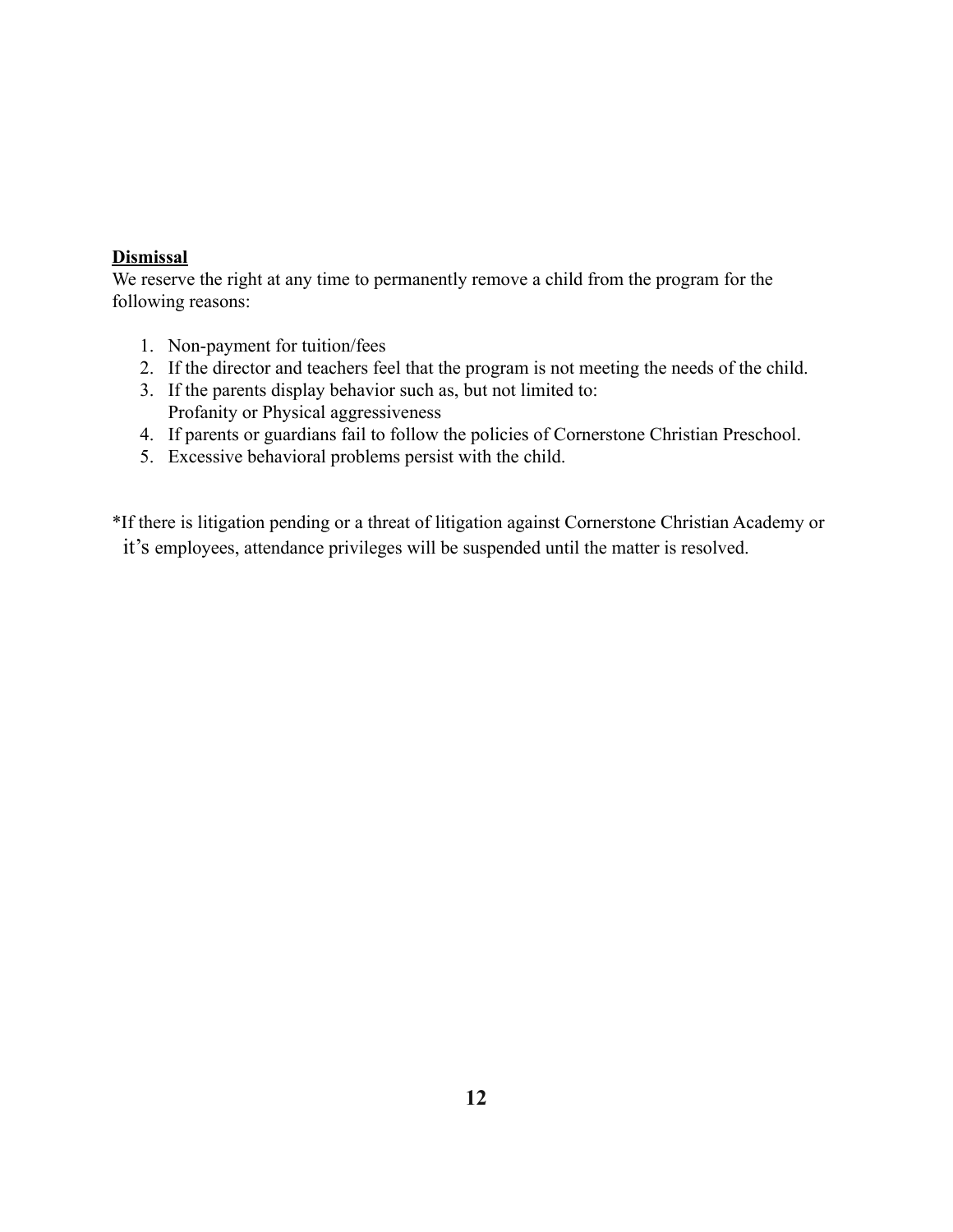## **Cornerstone Christian Academy Sexual Harassment Policy**

It is the position of Cornerstone Christian Academy that harassment (this term shall be understood to include sexual harassment) is a form of misconduct that is prohibited by the Scriptures (e.g., Matthew 5:28; 2 Corinthians 12:21; Galatians 5:19; Ephesians 4:19; 5:3; Colossians 3:5; 1 Thessalonians 4:7; 5:22; 1 Peter 2:11). All employees, students, volunteers and anyone affiliated with this ministry are to always maintain professional relationships. As a result, harassment violates our Biblical standards, and constitutes a basis for discipline up to and including termination/expulsion.

The Supreme Court explained in 1986, "Title VII affords employees the right to work in an environment free from discriminatory intimidation, ridicule, and insult."*("Title VII of the Civil Rights Amendment," U.S. Equal Employment Opportunity Commission (EEOC). [http://www.eeoc.gov/laws/statutes/titlevii.cfm\)](http://www.eeoc.gov/laws/statutes/titlevii.cfm)*

#### **What is sexual harassment?**

Sexual harassment is unwanted and unwelcome behavior from students or staff members that is sexual and causes problems for you at school. The unwelcome behavior may be verbal, visual, or physical. Sexual harassment is against the law and should not be ignored. This includes but is not limited to:

- Comments, notes or invitations of a sexual nature
- Derogatory comments or jokes that are sexual
- Touching or gestures that are sexual
- Blocking or cornering in a sexual way
- Pulling clothing or grabbing that is sexual
- Showing sexual interest in someone when the interest is not wanted
- Any expression of sexual interest between adults and students
- \* *CCA also requires background checks on all employees.*

#### **What should you do if you think you have been sexually harassed?**

Don't ignore the behavior. You don't have to put up with it. Even though it is hard to do, you should tell your harasser to stop. Report what's going on to any adult staff member with whom you feel comfortable talking. If you wish, you can bring someone to help you make your report. You have the right to speak to someone of your same sex. When you tell the adult staff member what's going on, they will report it to the Administration. There will be an investigation and a decision will be made based upon the facts of the case. The investigation is confidential, and the complainant will not be asked during the investigation to face the person(s) who they believe is harassing them. They don't have to worry about that person or about someone else "getting even" with them for telling; the school staff will do their best to protect them.

#### **What will happen to a person who is guilty of sexual harassment?**

Students or staff who have been found guilty of sexual harassment will be told that the behavior must stop and will have appropriate disciplinary and corrective action taken. Students who have been found guilty of sexual harassment will be subject to disciplinary action up to and including expulsion. Staff members who have been found guilty of sexual harassment will be subject to disciplinary action, up to and including dismissal. Corrective action for students and staff may include oral and written apologies, training, and counseling